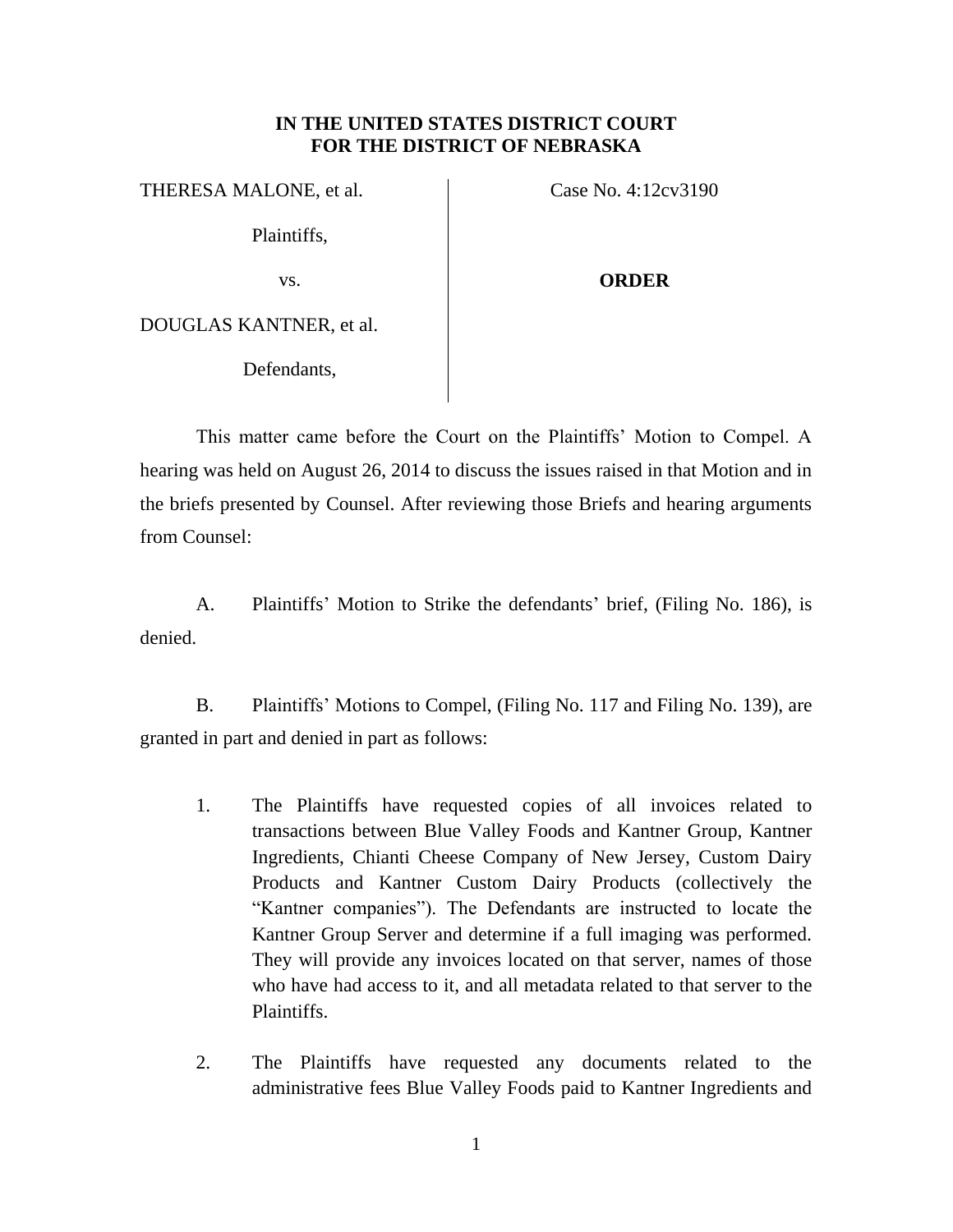then subsequently to Kantner Group. That request includes documents related to what the administrative fee was comprised of and then how it was allocated to the Kantner companies and Blue Valley Foods. The Defendants believe they have provided all such documents, to the extent they still exist. The Defendants have agreed to perform a thorough search to verify that all such documents have been provided to the Plaintiffs. If additional documents related to the administrative fee are located by the Defendants, those will be provided to the Plaintiffs.

- 3. During the hearing the subject of whether the Plaintiffs have received all work Papers, backup information, and documents produced by Stroh Johnson, the accountants for the Kantner companies was raised. The Defendants will verify that all such documents have been provided and to the extent they have not been provided, the Defendants have agreed to provide such documents to the Plaintiffs and are ordered to do so.
- 4. The Plaintiffs have requested copies of all commission agreements and other arrangements the Defendants had with third parties, whereby the Defendants received commissions or other payments from sales made to Blue Valley Foods. The Defendants indicated they are unaware of any such arrangements. The Plaintiffs believe that Eurial Poitouraine and Armour as two companies that the Defendants had such arrangements with. The Defendants are instructed to make further inquiry as to this issue and to produce copies of all such documents that exist to the Plaintiffs.
- 5. The Plaintiffs have requested copies of all documents related to the Receivership. The Defendants indicated they believe they have produced all such documents. The Defendants will confirm that all such documents they are aware of have been produced to the Plaintiffs.
- 6. The Plaintiffs have requested the Sent Mail from all employees of the Kantner companies. Email from each individual's Inbox has been provided, but Sent Mail was not. The Defendants indicated they believe the Sent Mail is not available to be produced. The Defendants will produce information regarding the identity of the third party that examined the email and determine where that email was stored, what steps were taken to try to recover the Sent Mail, and whether the Sent